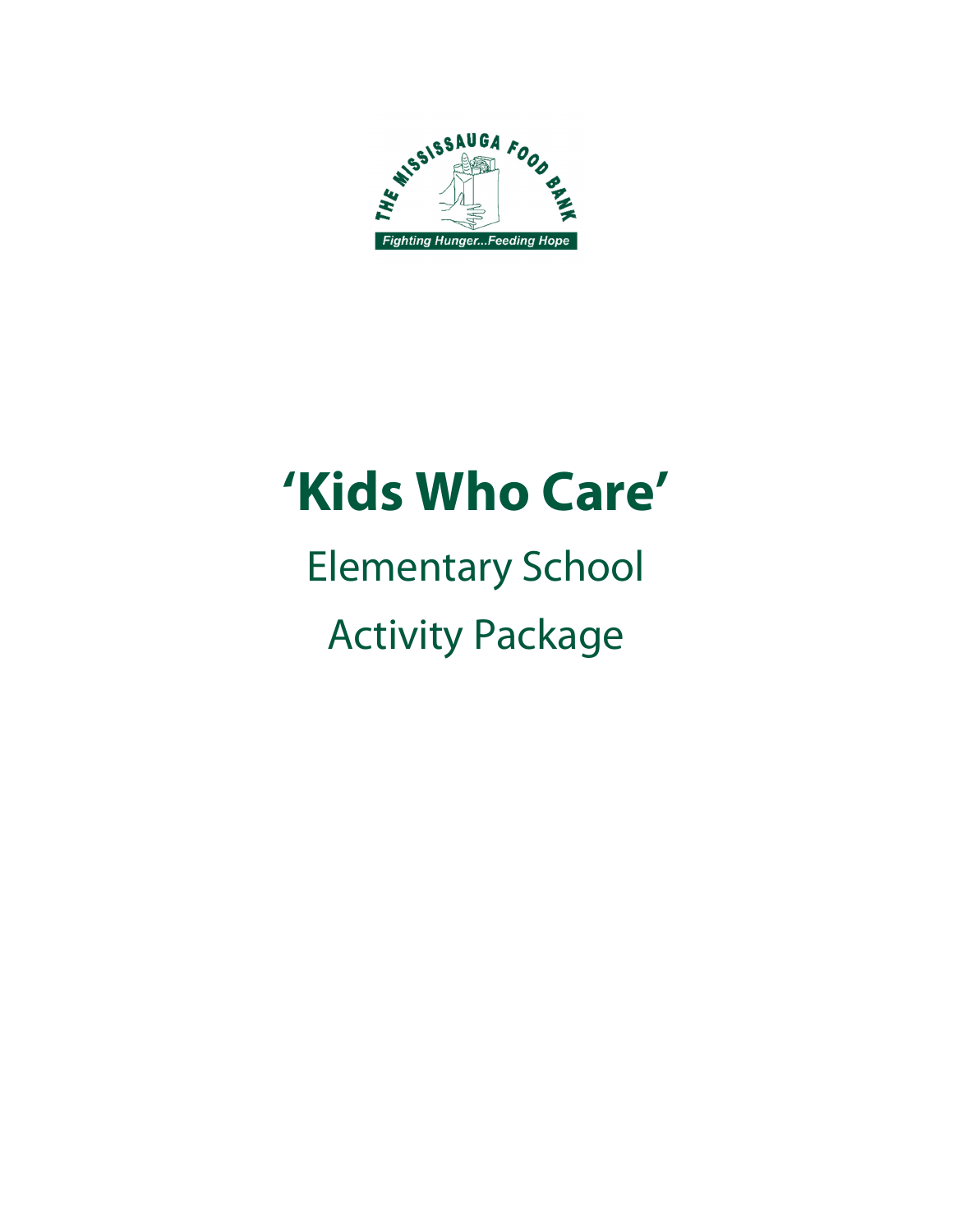: 1<br>วy Hi, my name is Gary the Grocery Bag. It's nice to meet you! I hope you learn a lot about The Mississauga Food Bank. Let's start by colouring me in!

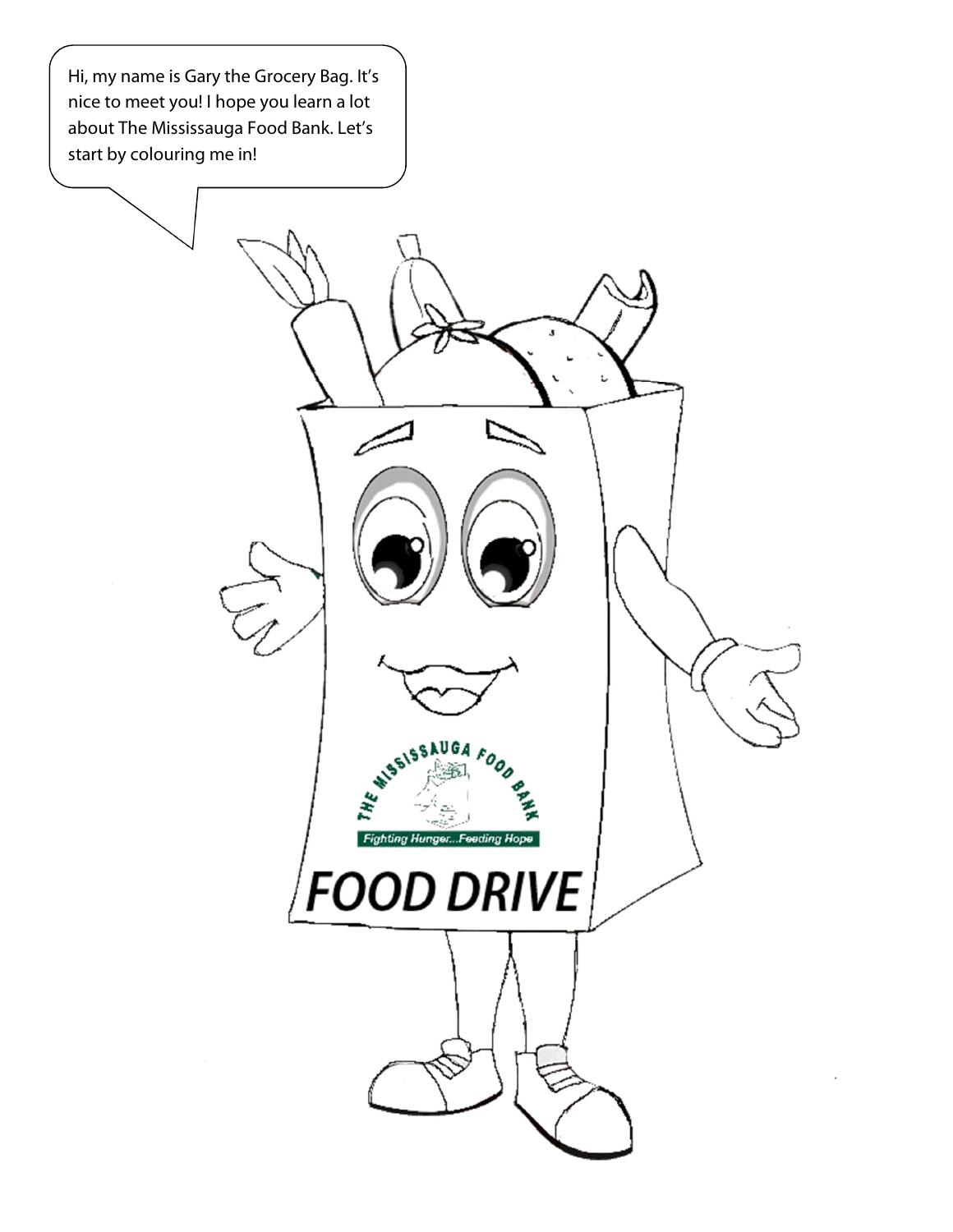## Find the Food



Our neighbours living in poverty can't always afford to buy food, so they to go a food bank to feed their families. We believe no one in Mississauga should go hungry. So we need friends to organize food drives and collect donations from schools, grocery stores, companies, and amazing kids like you.

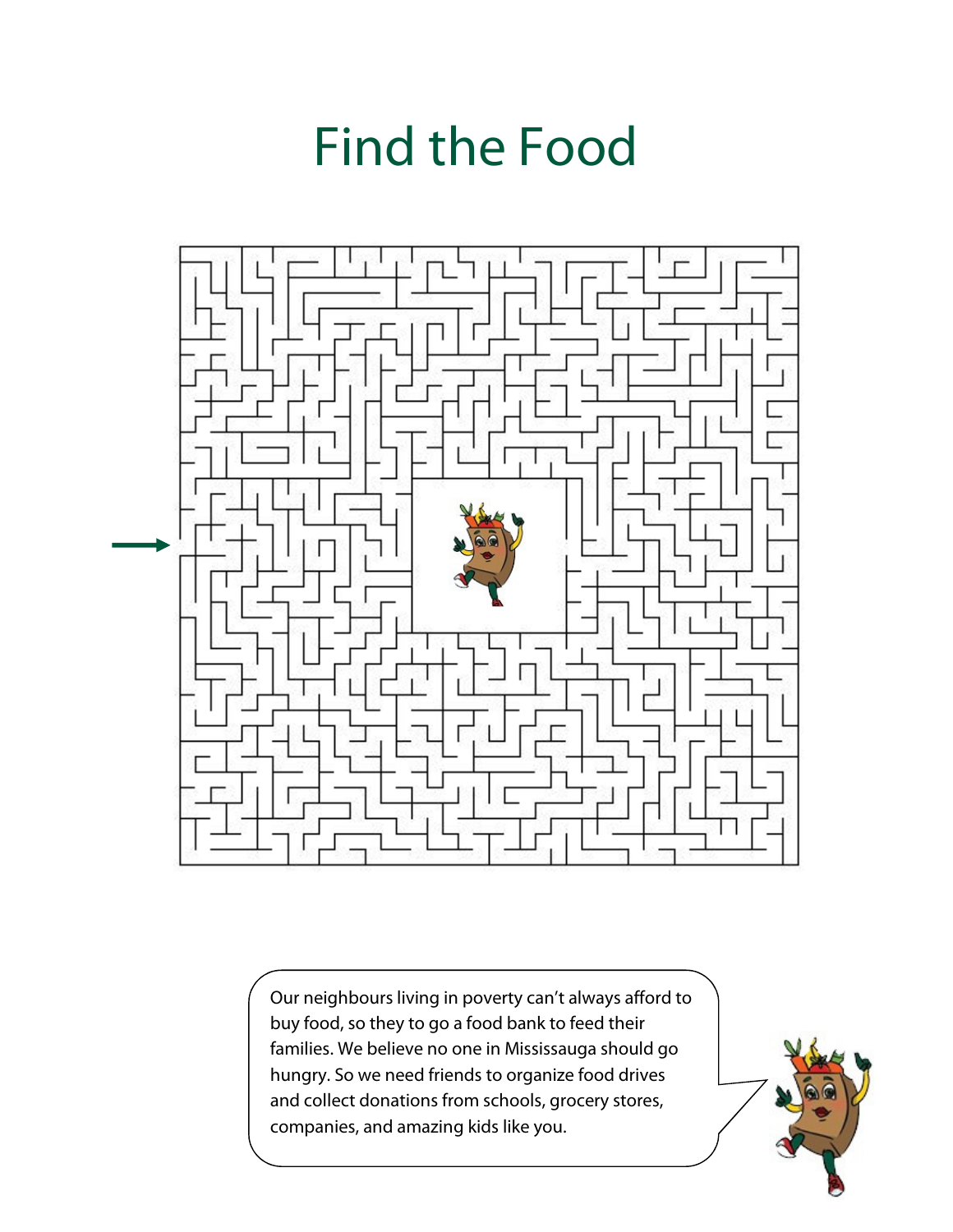## Where do I go?

Write the food name in the box. Then match the food to the right food group

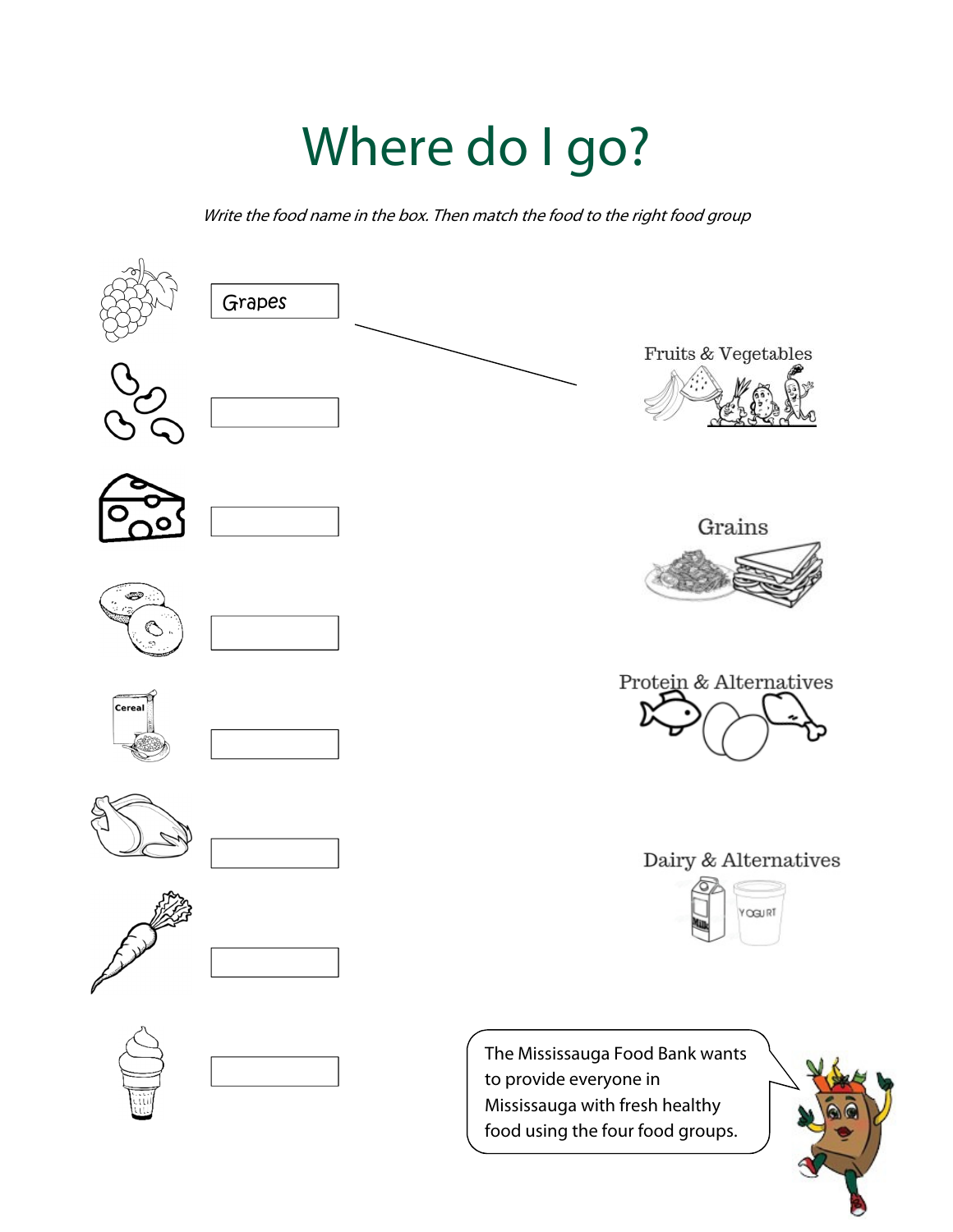## Spot the Differences

Can you spot the 5 differences?



Everyone wants to come home to a freshly cooked meal. The Food Bank makes sure that is possible for food bank clients.

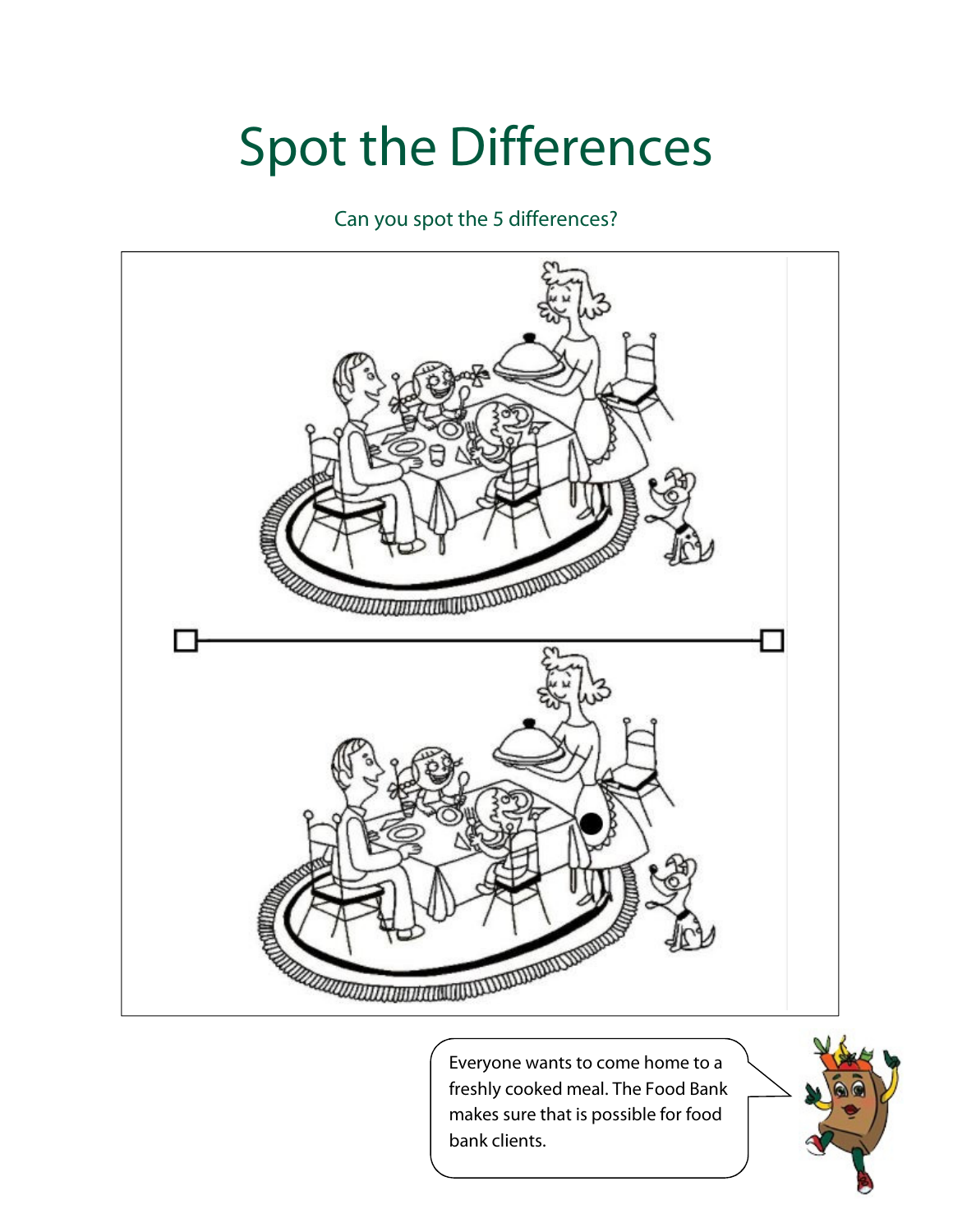DATE:

#### The Mississauga Food Bank

| X            | W             |              | J       |                |                |   |              |           |                |              |               | NXKTVGYAFCX  |        |              | FOODBANK          |
|--------------|---------------|--------------|---------|----------------|----------------|---|--------------|-----------|----------------|--------------|---------------|--------------|--------|--------------|-------------------|
| D            | $\cup$        | н            | $\cdot$ | N              | Y              |   | R T N        |           | $\mathsf{A}$   | P            | $\vee$        | $R$ $S$ $E$  |        |              | FOOD              |
| A            | $\Omega$      | н            | R       | D              |                |   |              | MEVDCEQH  |                |              |               |              | X K    |              | CANS              |
| Ł            | M             | E            | W       | $C$ F T Y H    |                |   |              |           |                | EDH          |               | $\mathsf{u}$ |        | $\sim$       | FRUIT             |
| R            | E             | $\mathbf{L}$ |         | $G \mid M$     |                |   |              | AFBWAJD   |                |              |               | <sup>N</sup> |        | E            | <b>VEGETABLES</b> |
| Y            | WPQ           |              |         | $\blacksquare$ |                |   |              | GNOATOPG  |                |              |               |              |        |              | PROTEIN           |
|              | $\Omega$      | F            | D       | $\Omega$       | u              |   |              | Q50J      |                | $\mathbf{I}$ |               | R R          | $\vee$ | B            | DAIRY             |
|              |               |              |         |                |                |   |              | RMROAFXPD |                | $\Omega$     | $U$ $Y$       |              | Y      | $\mathsf{A}$ | HUNGRY            |
| D            | G             | P            |         | Q F S P        |                |   | $O$ $G$      |           |                |              |               | <b>RBBR</b>  | J      | T            | AQUAGROW          |
| $\Omega$     | $\mathcal{A}$ | D            | P       |                |                |   |              |           |                |              |               | JSDBOPOASFE  |        |              | PANTRY            |
| U            | u             | $C$ $H$      |         | U              | $\blacksquare$ |   | $J \times G$ |           | $\mathsf{D}$   | $\circ$      | T             | N            | V      | G            | MISSISSAUGA       |
| $\mathbb{Z}$ | $\Omega$      |              | MKOSJXQ |                |                |   |              |           | $\blacksquare$ |              |               | LSE          | KE     |              | HELP              |
| $\times$     | A             | M            | $\cup$  | п              | $\leq$         | E | JD           |           | F              | Τ            | $\mathcal{P}$ |              |        | $\vee$       |                   |
| J            | $\times$      |              | U C X   |                | ш              |   |              | OTKFVUK   |                |              |               |              |        | $\leq N$     |                   |
|              |               |              | $\leq$  | н              | M              | N | $\tau$       | E T       |                | M            | F             | W            | F      | $\mathsf{k}$ |                   |
|              |               |              |         |                |                |   |              |           |                |              |               |              |        |              |                   |

Help find these words in the puzzle. The Mississauga Food Bank provides food for 2.9 million meals each year. Many people in Mississauga cannot afford groceries so food banks help them have healthy food for their families.

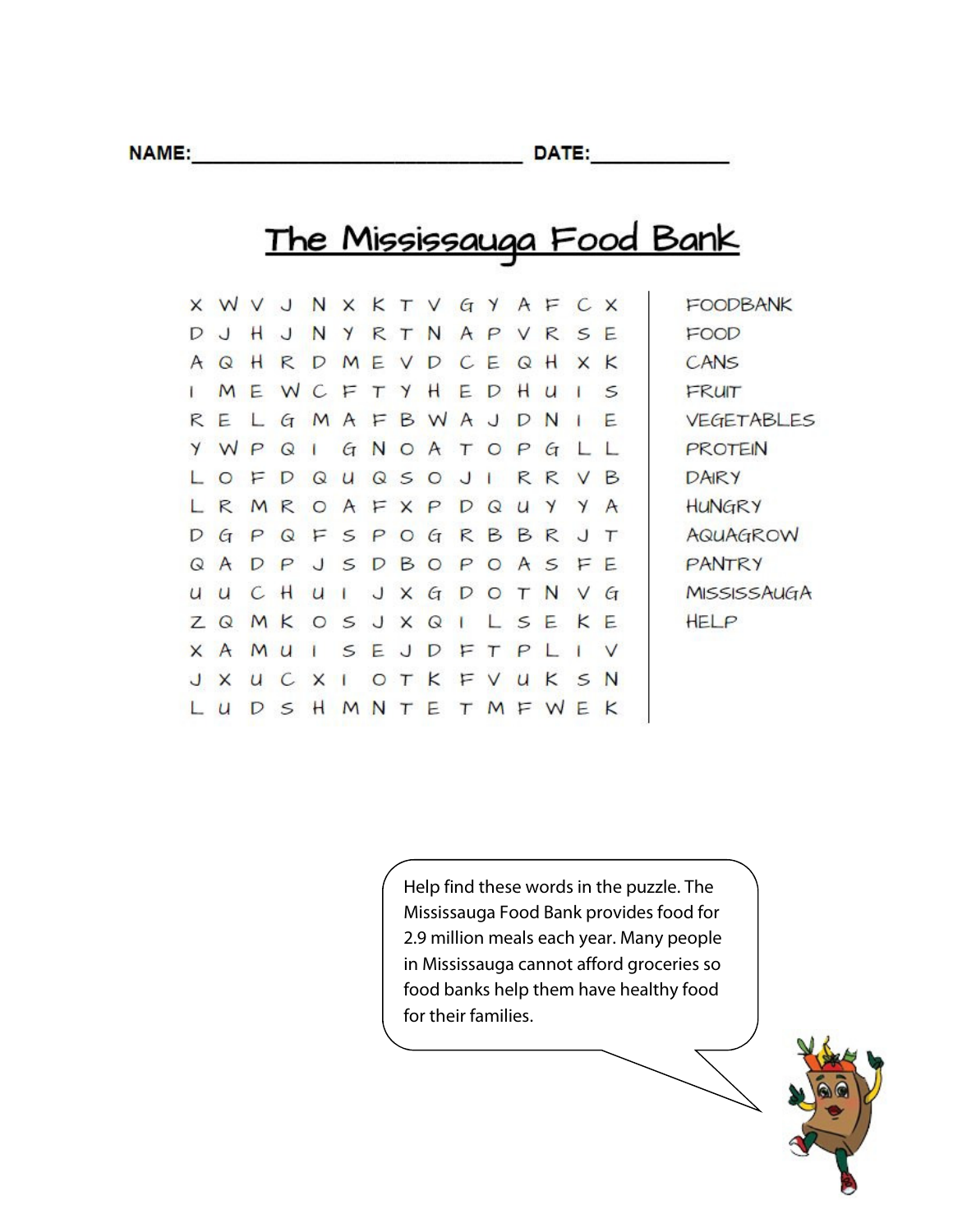#### Kids Who Care Food Drive